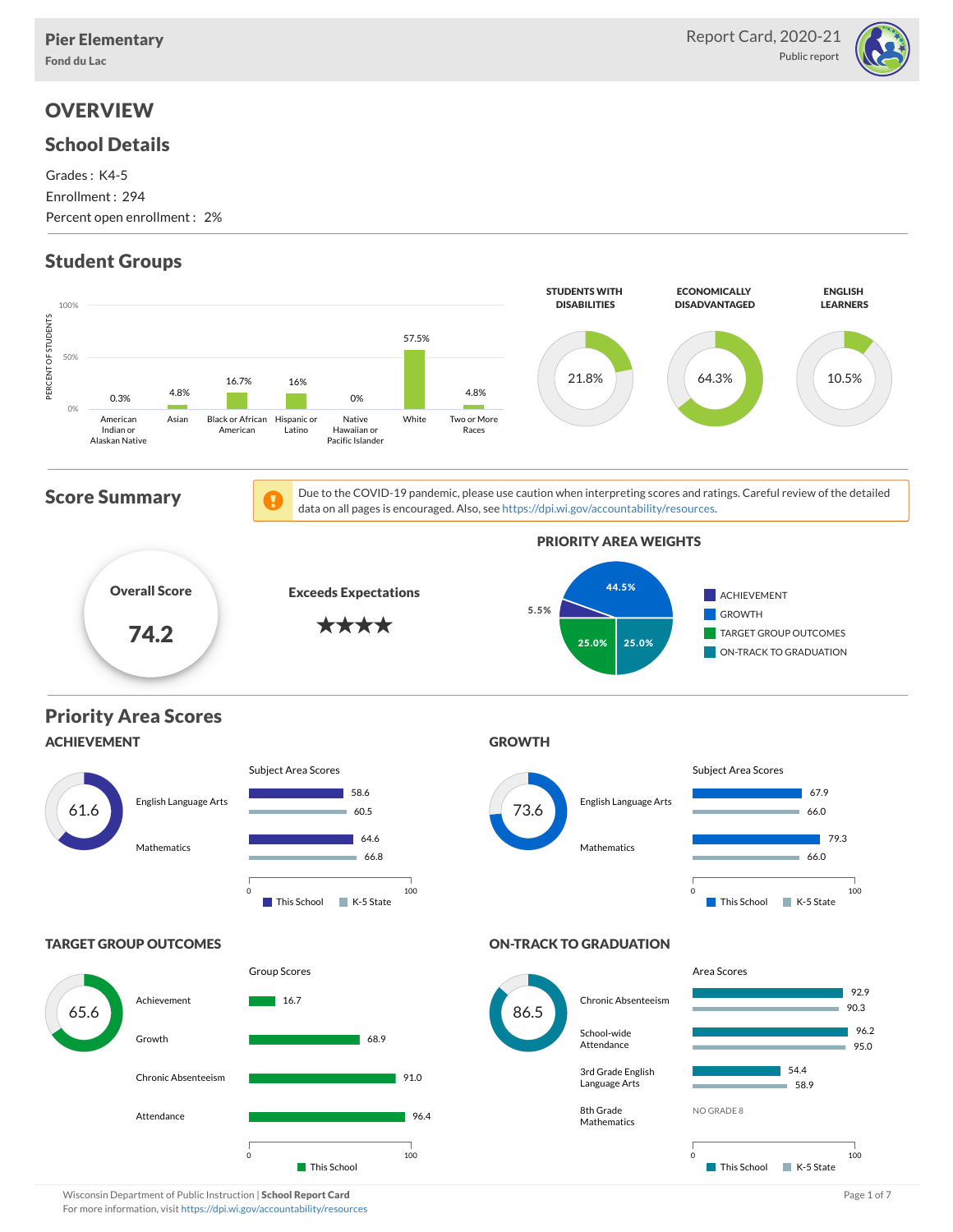

# ACHIEVEMENT

This priority area summarizes how this school's students performed on state assessments using a points-based proficiency system that gives partial credit for Basic test performance and extra credit for Advanced performance. The score is a multi-year average of English language arts and mathematics subscores.

### Priority Area Score



### Student Group Achievement, 2020-21 (for information only)

Group size is given in parentheses. Groups with fewer than 20 students are not displayed.

#### ENGLISH LANGUAGE ARTS





### Performance Levels by Year

These graphs show school-wide percentages and group sizes of students performing at each level.

### ENGLISH LANGUAGE ARTS



### **MATHEMATICS**



Wisconsin Department of Public Instruction | School Report Card Page 2 of 7 and 2008 and 2009 and 2 of 7 and 2 of 7 For more information, visit <https://dpi.wi.gov/accountability/resources>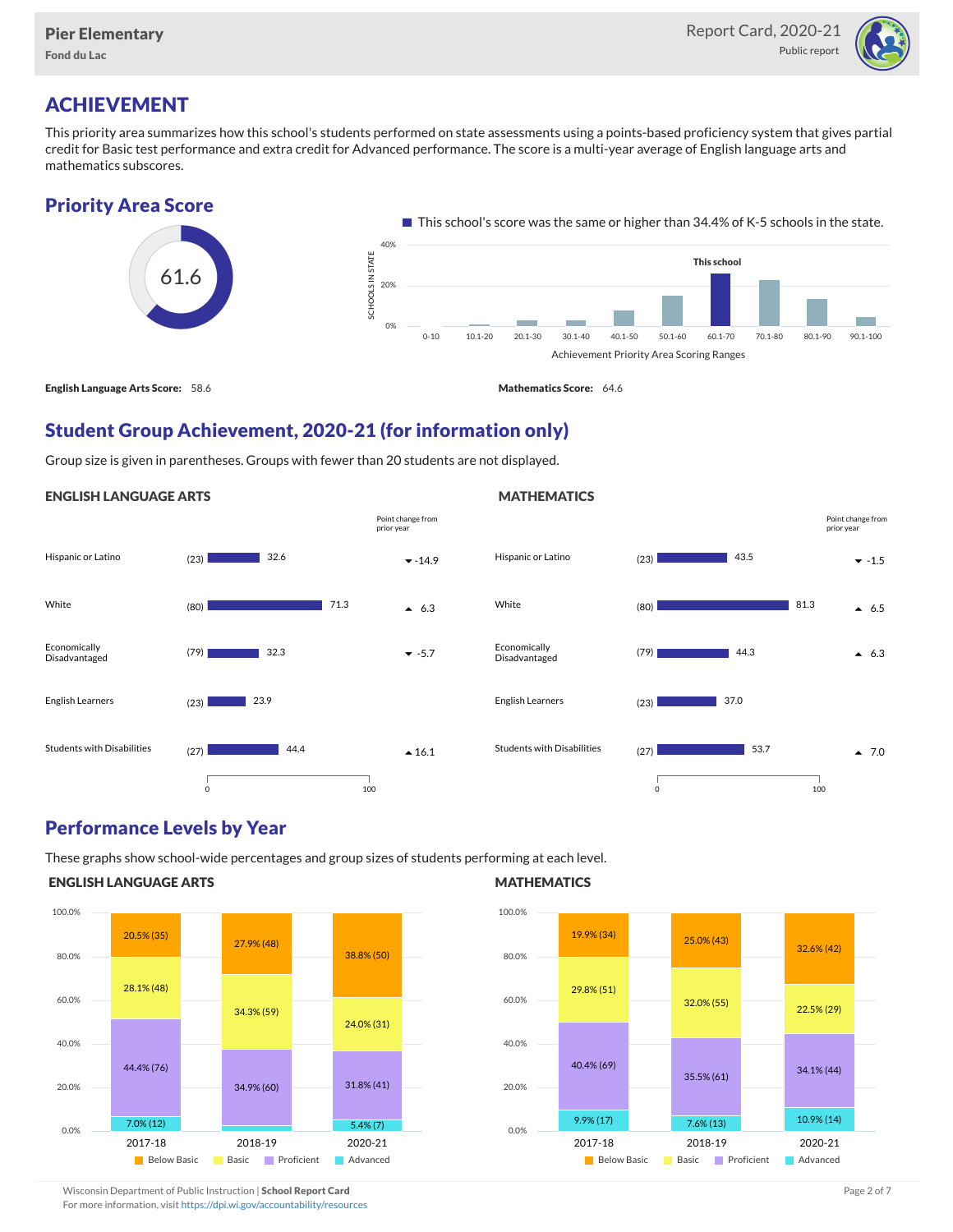

## ACHIEVEMENT - ADDITIONAL INFORMATION

The data on this page is for information only.

## Test Participation Rates, 2020-21

| <b>ENGLISH LANGUAGE ARTS</b> |                             | <b>MATHEMATICS</b> |                                   |  |  |  |  |
|------------------------------|-----------------------------|--------------------|-----------------------------------|--|--|--|--|
| All students                 | Lowest-participating group: | All students       | Lowest-participating group:       |  |  |  |  |
|                              | Economically Disadvantaged  |                    | <b>Economically Disadvantaged</b> |  |  |  |  |
| 96.5%                        | 94.4%                       | 96.5%              | 94.4%                             |  |  |  |  |

### Student Group Performance Levels by Year

Groups with any full academic year students in tested grades are shown.

### ENGLISH LANGUAGE ARTS

|                                   | 2017-18          |           |            |           |                    |                  | 2018-19   |            |                  | 2020-21        |                  |           |            |                      |                    |
|-----------------------------------|------------------|-----------|------------|-----------|--------------------|------------------|-----------|------------|------------------|----------------|------------------|-----------|------------|----------------------|--------------------|
|                                   | Tested<br>Total# | Advanced  | Proficient | Basic     | <b>Below Basic</b> | Tested<br>Total# | Advanced  | Proficient | Basi<br>$\Omega$ | Below<br>Basic | Tested<br>Total# | Advanced  | Proficient | Basic                | <b>Below Basic</b> |
| All Students: K-5 State           | 192,784          | 7.3%      | 35.1%      | 34.5%     | 23.2%              | 189,032          | 6.7%      | 33.7%      | 34.8%            | 24.8%          | 158,545          | 5.8%      | 31.3%      | 35.0%                | 27.9%              |
| <b>All Students</b>               | 171              | 7.0%      | 44.4%      | 28.1%     | 20.5%              | 172              | 2.9%      | 34.9%      | 34.3%            | 27.9%          | 129              | 5.4%      | 31.8%      | 24.0%                | 38.8%              |
| American Indian or Alaskan Native | $\mathbf 0$      | <b>NA</b> | <b>NA</b>  | <b>NA</b> | <b>NA</b>          | $\Omega$         | <b>NA</b> | <b>NA</b>  | <b>NA</b>        | <b>NA</b>      | $\Omega$         | <b>NA</b> | <b>NA</b>  | <b>NA</b>            | <b>NA</b>          |
| Asian                             | $\sim 20$        | $\star$   | $\star$    | ٠         | $\star$            | $\sim 20$        | $\star$   | $\star$    | $\star$          | $\star$        | $\sim 20$        | $\star$   | $\star$    | $\ddot{}$            |                    |
| <b>Black or African American</b>  | 20               | 0.0%      | 10.0%      | 35.0%     | 55.0%              | $\angle 20$      | $\star$   | $\star$    | $\star$          | $\star$        | $\sim 20$        | $\star$   | $\star$    | $\ddot{\phantom{1}}$ |                    |
| Hispanic or Latino                | $\angle 20$      |           | $\star$    | ٠         | $\star$            | 20               | 0.0%      | 25.0%      | 45.0%            | 30.0%          | 23               | 0.0%      | 17.4%      | 30.4%                | 52.2%              |
| White                             | 125              | 9.6%      | 53.6%      | 24.8%     | 12.0%              | 123              | 4.1%      | 42.3%      | 33.3%            | 20.3%          | 80               | 8.8%      | 46.3%      | 23.8%                | 21.3%              |
| Two or More Races                 | $\sim 20$        |           | ٠          | ٠         | $\star$            | $\sim 20$        | $\star$   | $\star$    | $\ddot{}$        | $\star$        | $\sim 20$        | $\star$   | ٠          |                      |                    |
| <b>Economically Disadvantaged</b> | 76               | 3.9%      | 27.6%      | 34.2%     | 34.2%              | 79               | 1.3%      | 19.0%      | 34.2%            | 45.6%          | 79               | 1.3%      | 16.5%      | 27.8%                | 54.4%              |
| <b>English Learners</b>           | $\angle 20$      | $\star$   | $\star$    | ٠         | $\star$            | $\sim 20$        | $\star$   | $\star$    | $\star$          | $\star$        | 23               | 0.0%      | 8.7%       | 30.4%                | 60.9%              |
| <b>Students with Disabilities</b> | 32               | 3.1%      | 28.1%      | 18.8%     | 50.0%              | 30               | 0.0%      | 6.7%       | 43.3%            | 50.0%          | 27               | 7.4%      | 25.9%      | 14.8%                | 51.9%              |

### **MATHEMATICS**

|                                   | 2017-18           |           |            |           |                |                  |           | 2018-19    |                      |                |                  | 2020-21   |            |           |                    |
|-----------------------------------|-------------------|-----------|------------|-----------|----------------|------------------|-----------|------------|----------------------|----------------|------------------|-----------|------------|-----------|--------------------|
|                                   | Tested<br>Total # | Advanced  | Proficient | Basic     | Below<br>Basic | Tested<br>Total# | Advanced  | Proficient | Basic                | Below<br>Basic | Tested<br>Total# | Advanced  | Proficient | Basic     | <b>Below Basic</b> |
| All Students: K-5 State           | 193,134           | 11.3%     | 35.2%      | 32.5%     | 21.0%          | 189,328          | 12.0%     | 34.8%      | 32.0%                | 21.2%          | 158,380          | 10.1%     | 32.3%      | 32.1%     | 25.6%              |
| <b>All Students</b>               | 171               | 9.9%      | 40.4%      | 29.8%     | 19.9%          | 172              | 7.6%      | 35.5%      | 32.0%                | 25.0%          | 129              | 10.9%     | 34.1%      | 22.5%     | 32.6%              |
| American Indian or Alaskan Native | $\mathbf 0$       | <b>NA</b> | <b>NA</b>  | <b>NA</b> | <b>NA</b>      | $\Omega$         | <b>NA</b> | <b>NA</b>  | <b>NA</b>            | <b>NA</b>      | $\Omega$         | <b>NA</b> | <b>NA</b>  | <b>NA</b> | <b>NA</b>          |
| Asian                             | $\sim 20$         | $\star$   | $\star$    | $\star$   | $\star$        | $\sim 20$        | $\star$   | $\star$    | $\star$              | $\star$        | $\vert$ < 20     | $\star$   | $\star$    |           |                    |
| <b>Black or African American</b>  | 20                | 0.0%      | 0.0%       | 50.0%     | 50.0%          | $\sim 20$        | $\star$   | $\star$    |                      | $\star$        | $\angle 20$      | $\star$   | $\star$    | $\ddot{}$ |                    |
| Hispanic or Latino                | $\angle 20$       | $\star$   | $\star$    | $\star$   | $\star$        | 20               | 0.0%      | 30.0%      | 30.0%                | 40.0%          | 23               | 0.0%      | 26.1%      | 34.8%     | 39.1%              |
| White                             | 125               | 12.8%     | 47.2%      | 28.0%     | 12.0%          | 123              | 10.6%     | 42.3%      | 33.3%                | 13.8%          | 80               | 17.5%     | 45.0%      | 20.0%     | 17.5%              |
| Two or More Races                 | $\sim 20$         | $\ddot{}$ | $\star$    | $\star$   | $\star$        | $\sim 20$        | $\star$   | $\star$    | $\ddot{\phantom{1}}$ | $\star$        | $\angle 20$      | $\star$   | $\star$    |           |                    |
| <b>Economically Disadvantaged</b> | 76                | 1.3%      | 31.6%      | 31.6%     | 35.5%          | 79               | 1.3%      | 17.7%      | 36.7%                | 44.3%          | 79               | 2.5%      | 27.8%      | 25.3%     | 44.3%              |
| English Learners                  | $\leq 20$         | $\star$   | $\star$    | $\star$   | $\star$        | $\angle 20$      | $\star$   | $\star$    | $\star$              | $\star$        | 23               | 0.0%      | 17.4%      | 39.1%     | 43.5%              |
| <b>Students with Disabilities</b> | 32                | 9.4%      | 18.8%      | 28.1%     | 43.8%          | 30               | 10.0%     | 13.3%      | 36.7%                | 40.0%          | 27               | 14.8%     | 22.2%      | 18.5%     | 44.4%              |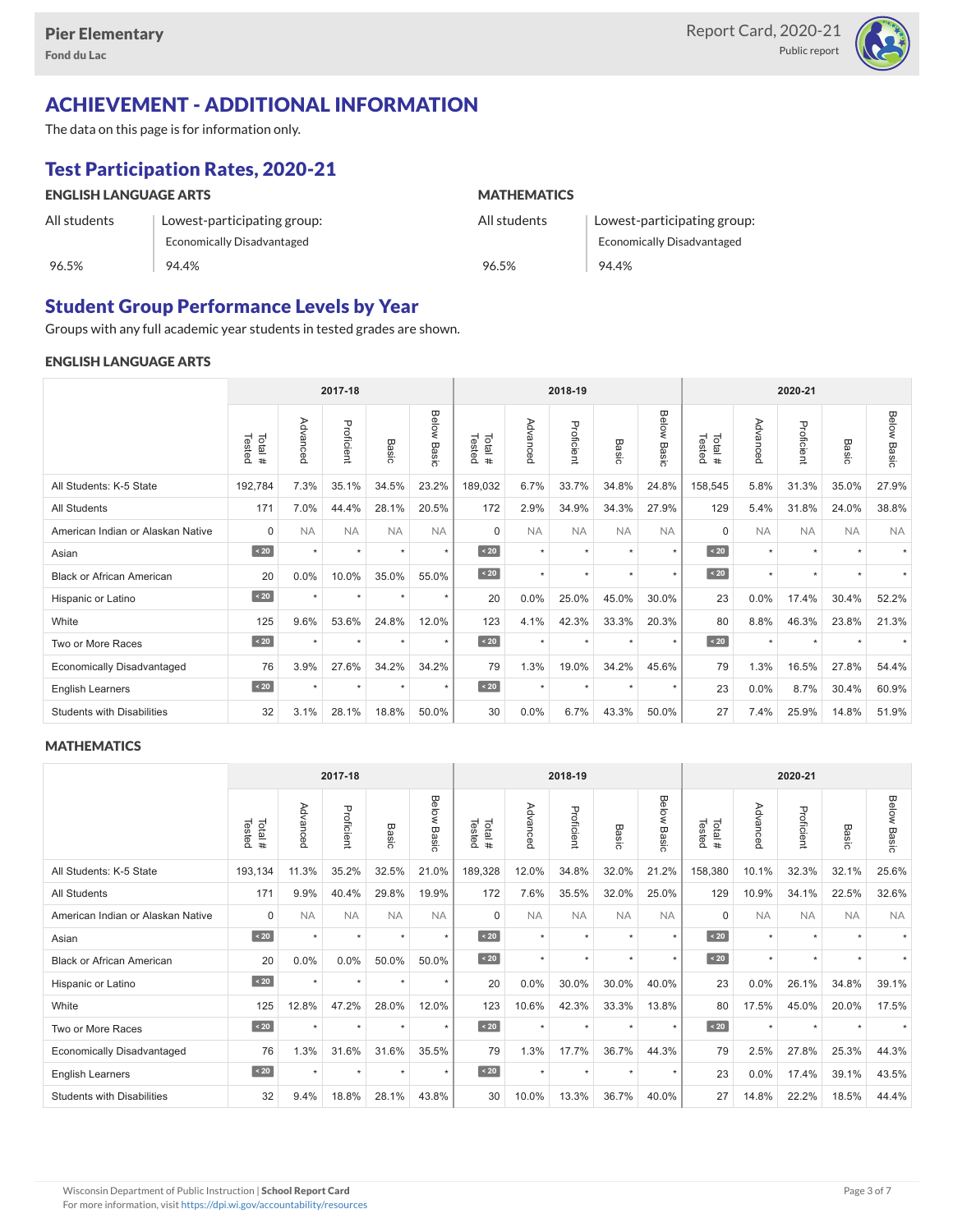

## **GROWTH**

This priority area measures year-to-year student progress on statewide tests. It uses a value-added model that seeks to control for circumstances beyond the influence of educators. A high value-added score means that on average students in the school are progressing more quickly than other, similar students. Growth is scored from 0 to 100 to match the other priority areas and is a conversion from the roughly 0 to 6 value-added score.



## Student Group Value-Added (for information only)

Value-added scores cover an approximately 0-6 range. Higher scores mean greater positive impact. A score of 3.0 is average. Group size is shown in parentheses. Groups with fewer than 20 students are not displayed. Shaded boxes indicate higher-than-average scores.

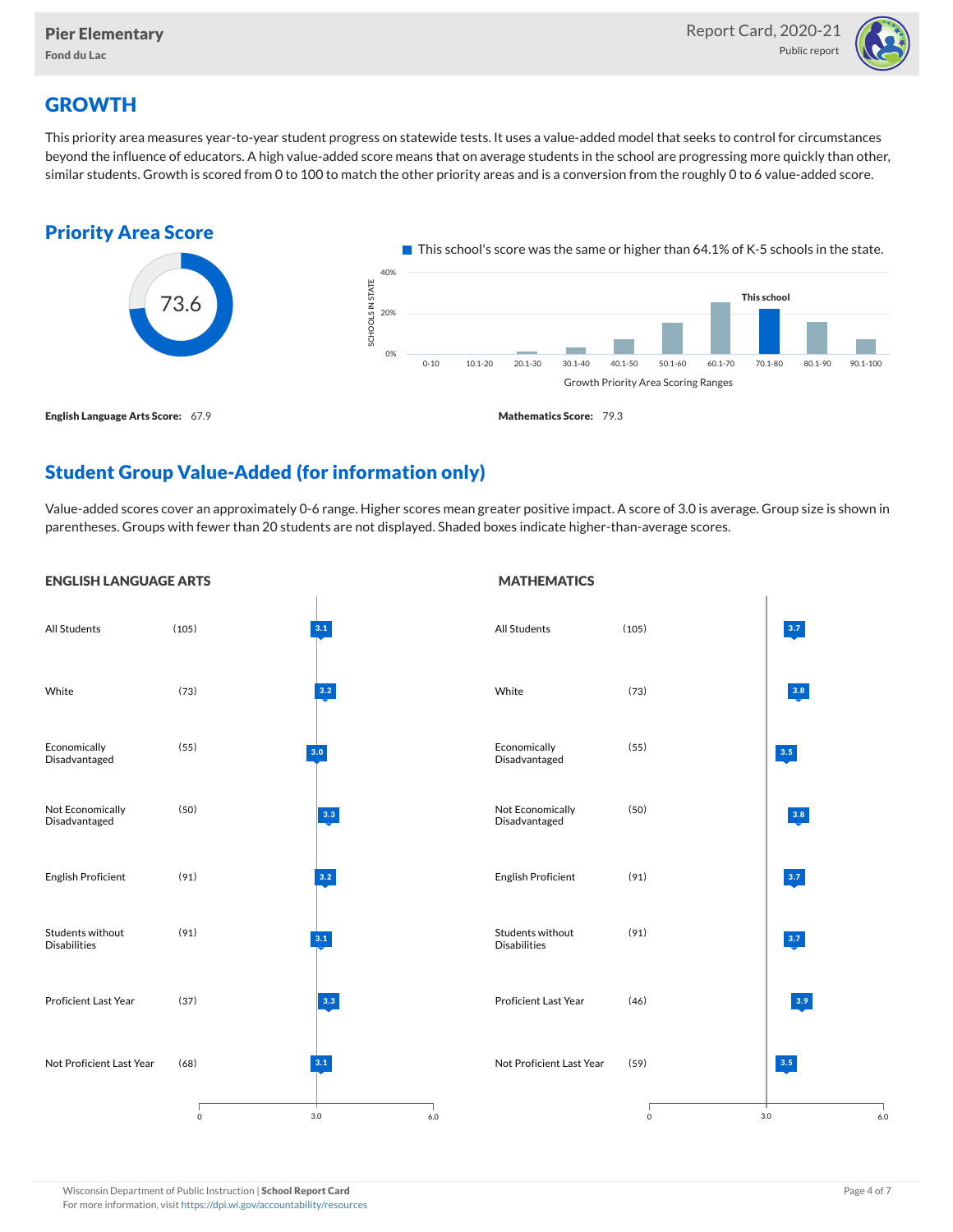

# TARGET GROUP OUTCOMES

This priority area examines outcomes for students with the lowest test scores — the Target Group. It is designed to promote equity by helping schools focus on learners who need the most support while also improving outcomes for all students. The priority area score combines component scores for achievement, growth, chronic absenteeism, and attendance or graduation rate. Data are not displayed when target groups have fewer than 20 students.



Target Group Non-Target Group



97.1

m.

0 100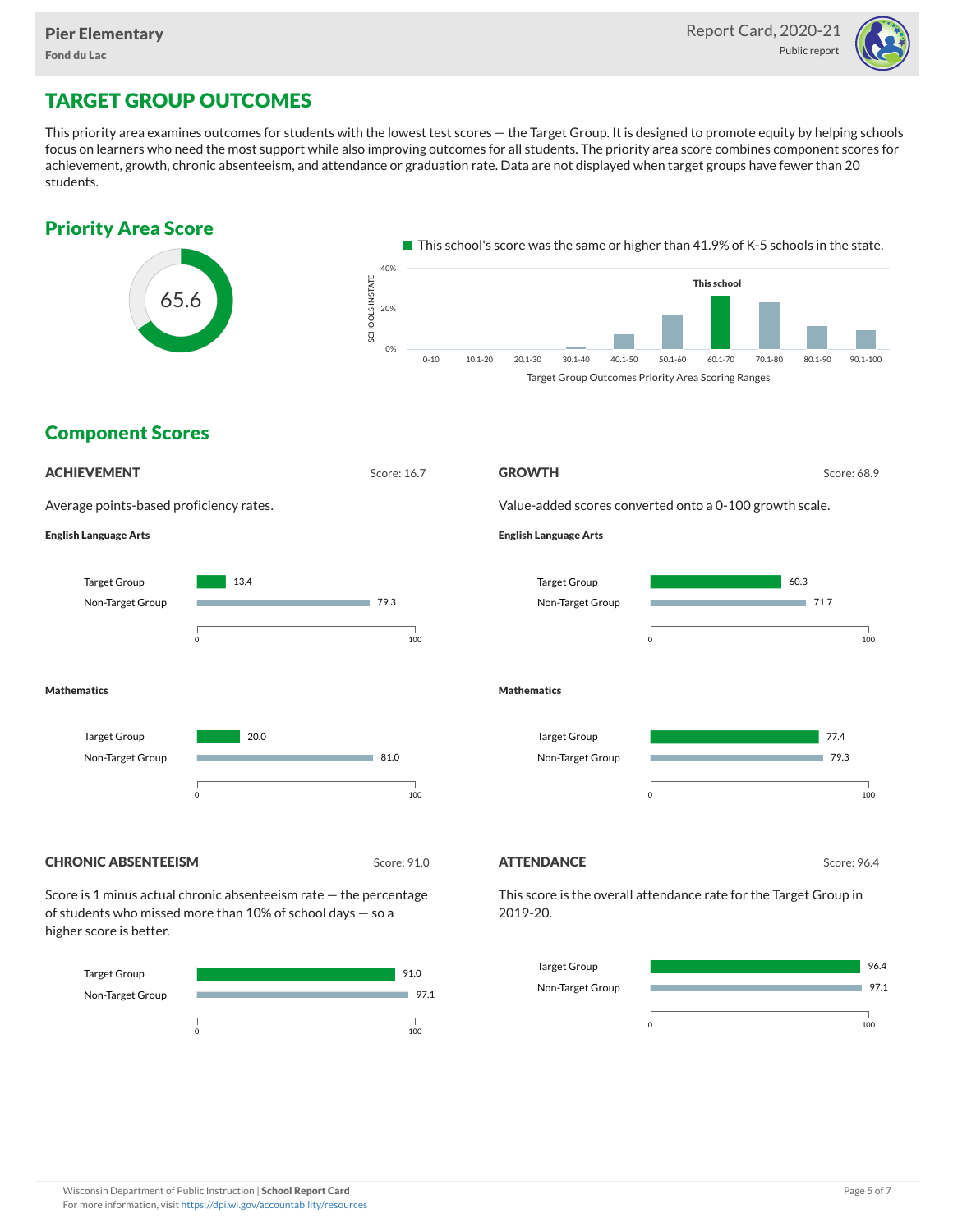

## ON-TRACK TO GRADUATION

This priority area indicates how successfully students are progressing toward completing their K-12 education. The score combines component scores for measures of student engagement and achievement.



### Component Scores

| <b>CHRONIC ABSENTEEISM</b> |
|----------------------------|
|                            |

Score: 92.9

Score is 1 minus actual chronic absenteeism rate — the percentage of students who missed more than 10% of school days — so a higher score is better.



#### **SCHOOL-WIDE ATTENDANCE** Score: 96.2

This score is the overall attendance rate for the school in 2019-20.



**3RD GRADE ENGLISH LANGUAGE ARTS** Score: 54.4

Average points-based proficiency rates.



#### **8TH GRADE MATHEMATICS** Score: NA

Average points-based proficiency rates.

NO GRADE 8